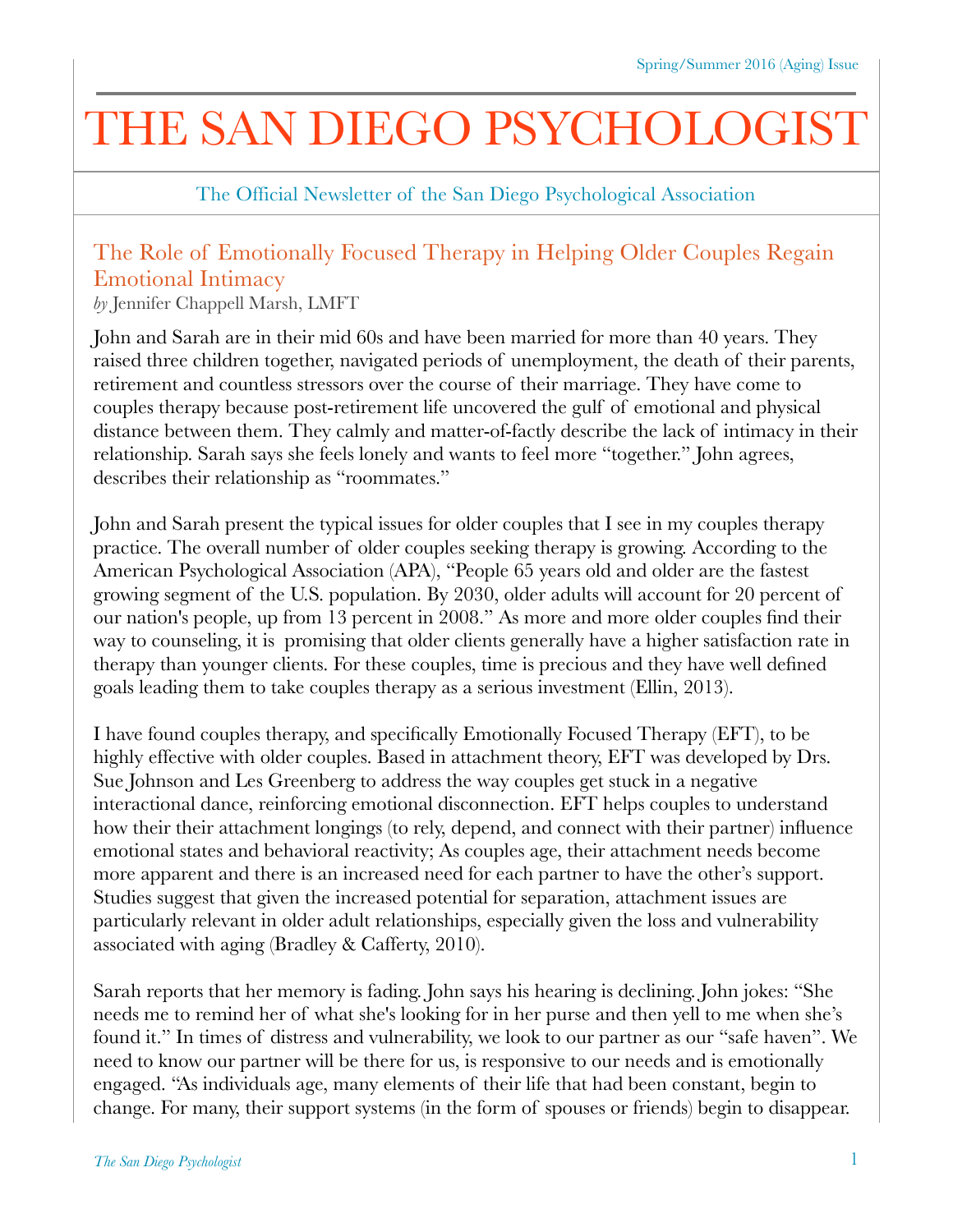It also becomes harder to remain completely independent, a particularly hard thing for individuals to accept." (Peluso, Watts, & Parsons 2012).

Furthermore, we know that older couples are in an ever increasing state of vulnerability. "As their non-familial network diminishes with age, family relationships (in particular, the martial relationship) become extremely important sources of emotional support to the elderly." (Canadian Medical Association Journal, 1984). For some couples, like Sarah and John described above, this increased dependance highlights a missing connection in their relationship.

Where primary attachment figures are involved, individuals have strong emotional and behavioral reactions to disconnection. "While individuals may attempt to cope with this vulnerability by using a variety of strategies, two of the more common approaches involve constellations of feelings, thoughts and behaviors related to anxiety (e.g., protesting, clinging, demanding, criticizing, dependency) to avoidance (e.g., withdrawal, affective "cutting off ")." (Bradley & Palmer, 2003). These individual attachment systems are likely to be activated in times of distress related to vulnerability, separation and loss. Such strategies, when used to cope with disconnection, create negative interactional patterns between partners.

In older couples, the more common "protest/withdrawal" dance turns into a mutual withdrawal. Attempts to connect fall short over the years. Older couples may also have relatively long histories of marital distress, conflict withdrawal, disengagement, or feelings of resignation to the status quo in one or both partners. (Canadian Medical Association Journal, 1984) So instead of hurling angry criticisms at John, Sarah sighs and says, "I used to get upset when he'd shut down but I guess I'm just used to it now. I've known for a long time that he doesn't really care." John responds, "I want Sarah to be happy. I have just become numb over the years because there's nothing I can do." This pattern of mutual disengagement is more common in older adults; Years of failed attempts at connection leave both parties hopeless about gaining closeness (Bradley & Palmer, 2003).

Older people will use strategies to avoid the experience of negative emotions and, in turn, older couples' interactions are less volatile than their younger counterparts. Couples may "leave well enough alone" by staying in affectively neutral interactive sequences and avoiding escalation to negative affect. In order to avoid high conflict older couples who are unhappy in their relationship are less likely to engage in negative start-up responses to potential discord (Carstensen, Gottman, & Levenson, 1995). A mutual withdrawal is effective at keeping the peace but also maintains distance between couples.

Emotionally Focused Couples Therapy helps to close the gap that forms from mutual withdrawal. Dankoski (2001) points out that EFT is particularly useful for treating couples whose distress is related to major life events. Without a secure base, older adults experience higher levels of distress. The therapist who employs EFT in their practice supports and guides